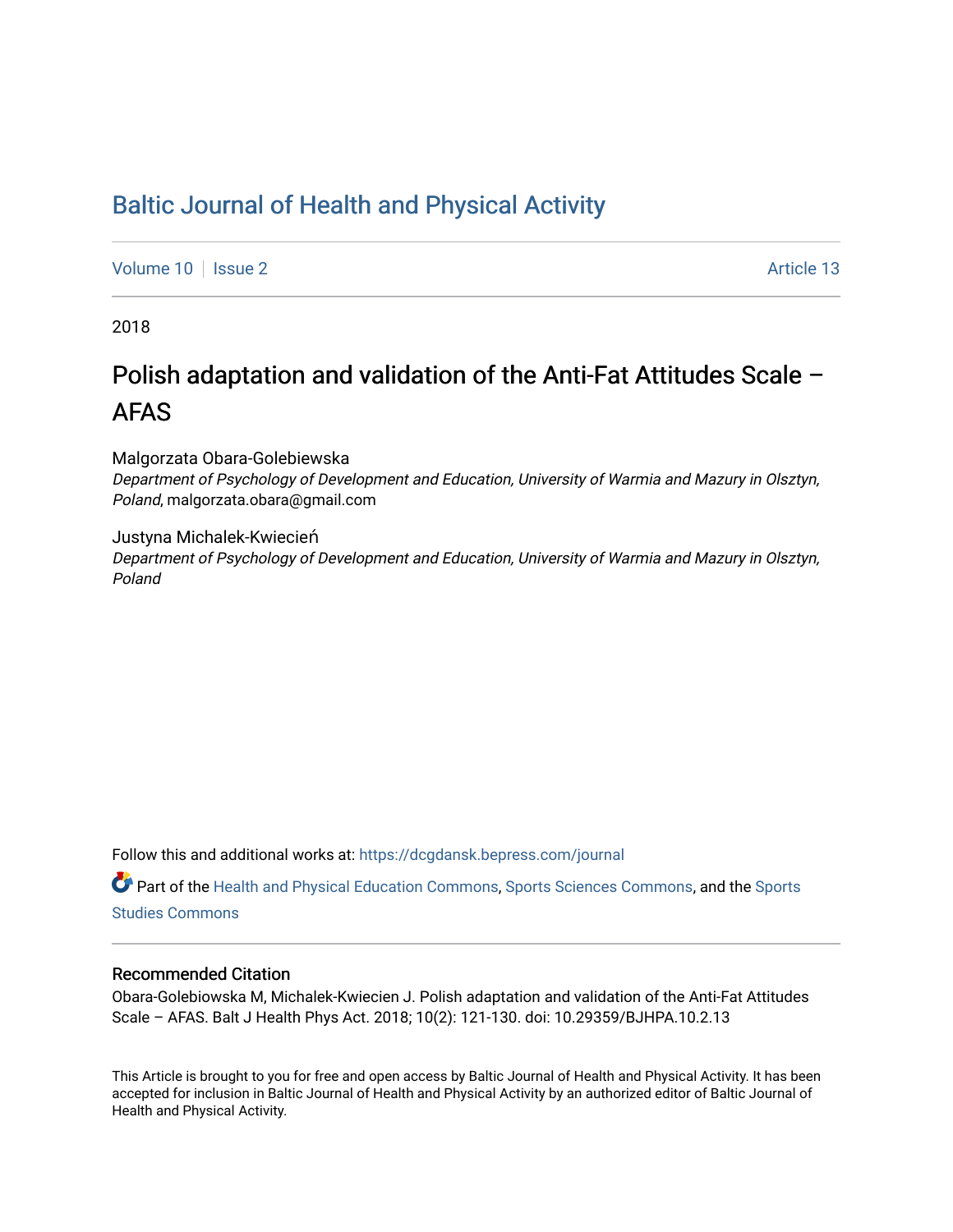**Authors' Contribution:**

**A** Study Design

**B** Data Collection

**C** Statistical Analysis

**D** Data Interpretation

**E** Manuscript Preparation

**F** Literature Search

**G** Funds Collection

# **Polish adaptation and validation of the Anti-Fat Attitudes Scale** ‒ **AFAS**

**Małgorzata Obara-Gołębiowska ABCDEF, Justyna Michałek-Kwiecień CDEF**

Department of Psychology of Development and Education, University of Warmia and Mazury in Olsztyn, Poland,

| abstract                     |                                                                                                                                                                                                                                                                                                                                                                                                                                                                                                                                                                                                                                                                                                                                                                                                                                                                           |
|------------------------------|---------------------------------------------------------------------------------------------------------------------------------------------------------------------------------------------------------------------------------------------------------------------------------------------------------------------------------------------------------------------------------------------------------------------------------------------------------------------------------------------------------------------------------------------------------------------------------------------------------------------------------------------------------------------------------------------------------------------------------------------------------------------------------------------------------------------------------------------------------------------------|
| <b>Background:</b>           | Bias, stigma, and discrimination in relation to weight are frequently experienced by many obese people.<br>The goal of the present study was to develop a Polish adaptation of the Anti-Fat Attitudes Scale (AFAS)<br>proposed by Morrison and O'Connor.                                                                                                                                                                                                                                                                                                                                                                                                                                                                                                                                                                                                                  |
| <b>Material/Methods:</b>     | The study was conducted on undergraduate students of the University of Warmia and Mazury in Olsztyn.<br>The original Canadian Scale Anti-Fat Attitudes Scale was translated into Polish, and its factor structure,<br>reliability and construct validity were determined.                                                                                                                                                                                                                                                                                                                                                                                                                                                                                                                                                                                                 |
| <b>Results:</b>              | The exploratory factor analysis (Study 1) supported the development of the Polish version of the Anti-<br>Fat Attitudes Scale with a one-dimensional structure modeled on the original version of the scale (factor<br>loading ranged from .71 to .85). The confirmatory factor analysis (Study 2) validated the one-factor<br>structure of the tool with high values of GFI and AGFI (above .95) and an acceptable value of RMSEA<br>(RMSEA $=0.07$ ). The results of the analysis revealed that satisfactory stability was maintained over a<br>4-week period. The validity criterion was confirmed based on correlations with the constructs that were<br>theoretically linked to this phenomenon.                                                                                                                                                                     |
|                              | Conclusions: The Polish version of the AFAS can be used to measure negative attitudes toward overweight individuals.                                                                                                                                                                                                                                                                                                                                                                                                                                                                                                                                                                                                                                                                                                                                                      |
|                              | Key words: Anti-Fat Attitudes Scale, obesity, discrimination.                                                                                                                                                                                                                                                                                                                                                                                                                                                                                                                                                                                                                                                                                                                                                                                                             |
| article details              |                                                                                                                                                                                                                                                                                                                                                                                                                                                                                                                                                                                                                                                                                                                                                                                                                                                                           |
|                              | Article statistics: Word count: 2,669; Tables: 2; Figures: 1; References: 42<br>Received: June 2017; Accepted: April 2018; Published: June 2018                                                                                                                                                                                                                                                                                                                                                                                                                                                                                                                                                                                                                                                                                                                           |
|                              | Full-text PDF: http://www.balticsportscience.com                                                                                                                                                                                                                                                                                                                                                                                                                                                                                                                                                                                                                                                                                                                                                                                                                          |
|                              | <b>Copyright</b> © Gdansk University of Physical Education and Sport, Poland                                                                                                                                                                                                                                                                                                                                                                                                                                                                                                                                                                                                                                                                                                                                                                                              |
|                              | Indexation: Celdes, Clarivate Analytics Emerging Sources Citation Index (ESCI), CNKI Scholar (China National Knowledge<br>Infrastructure), CNPIEC, De Gruyter - IBR (International Bibliography of Reviews of Scholarly Literature in<br>the Humanities and Social Sciences), De Gruyter - IBZ (International Bibliography of Periodical Literature in<br>the Humanities and Social Sciences), DOAJ, EBSCO - Central & Eastern European Academic Source, EBSCO -<br>SPORTDiscus, EBSCO Discovery Service, Google Scholar, Index Copernicus, J-Gate, Naviga (Softweco, Primo<br>Central (ExLibris), ProQuest - Family Health, ProQuest - Health & Medical Complete, ProQuest - Illustrata: Health<br>Sciences, ProQuest - Nursing & Allied Health Source, Summon (Serials Solutions/ProQuest, TDOne (TDNet),<br>Ulrich's Periodicals Directory/ulrichsweb, WorldCat (OCLC) |
| <b>Funding:</b>              | This research received no specific grant from any funding agency in the public, commercial, or not-for-profit<br>sectors.                                                                                                                                                                                                                                                                                                                                                                                                                                                                                                                                                                                                                                                                                                                                                 |
|                              | <b>Conflict of interests:</b> Authors have declared that no competing interest exists.                                                                                                                                                                                                                                                                                                                                                                                                                                                                                                                                                                                                                                                                                                                                                                                    |
| <b>Corresponding author:</b> | Dr Małgorzata obara-Gołębiowska, Department of Psychology of Development and Education, University of<br>Warmia and Mazury, Prawochenskiego Str. 13, 10-725 Olsztyn, Poland; phone: 89 5246229; e-mail: malgorzata.<br>obara@gmail.com; m.obara-golebiowska@uwm.edu.pl                                                                                                                                                                                                                                                                                                                                                                                                                                                                                                                                                                                                    |
| <b>Open Access License:</b>  | This is an open access article distributed under the terms of the Creative Commons Attribution-Non-commercial<br>4.0 International (http://creativecommons.org/licenses/by-nc/4.0/), which permits use, distribution, and<br>reproduction in any medium, provided the original work is properly cited, the use is non-commercial and is<br>otherwise in compliance with the license.                                                                                                                                                                                                                                                                                                                                                                                                                                                                                      |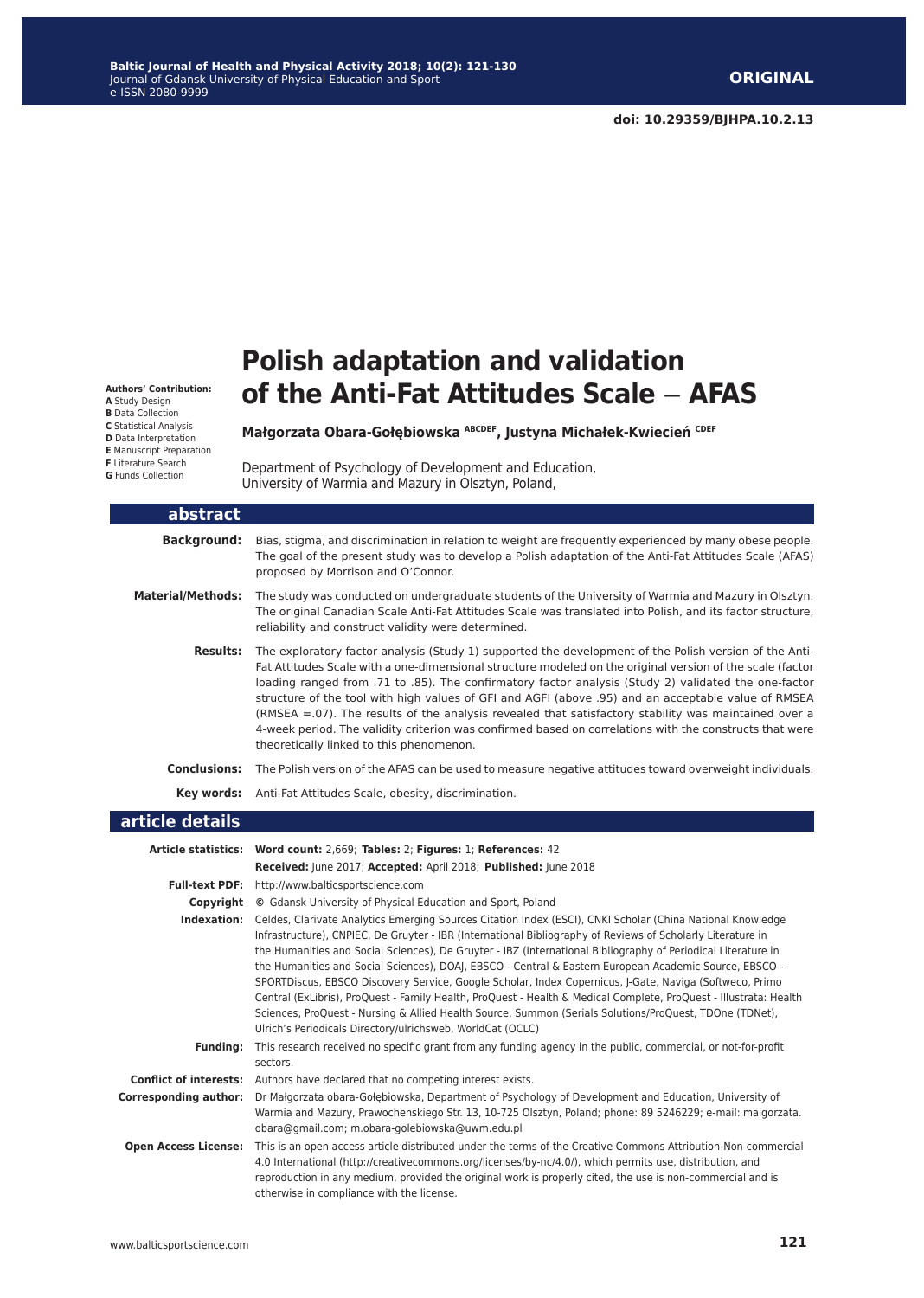## **introduction**

Obesity affects individuals physically, psychologically and socially [1, 2]. Bias, stigma, and discrimination in relation to weight are frequently experienced by many obese people [3, 4]. Obesity has serious implications for personal and social quality of life and overall health. Research has documented weight stigmatization in many areas of daily life [2, 3, 4]. The majority of the above studies have been conducted in countries with the highest prevalence of obesity, including the United States and Great Britain. For this reason, the obesity stigma receives significant attention in those countries.

However, obesity is a global-scale epidemic of the 21st century [1, 5, 6]. The number of overweight people and the prevalence of weight-based discrimination continues to grow steadily around the world. In the United States, where obesity poses a significant problem, weight-based discrimination has risen by 66% in the past decade [2]. A study into the prevalence of the weight bias in Poland demonstrated that 20% of 55 women admitted to an obesity management clinic had been victimized on account of their weight, whereas 25% of the subjects had witnessed such events [3]. The obesity stigma is widespread, and it impacts many areas of life, from education and occupation to dating and health care [4]. For example, negative perceptions of overweight people exist in employment settings. Research findings have demonstrated that obese employees are perceived as lazy and incompetent by both employers and co-workers [36]. These attitudes can have a negative impact on wages and promotional opportunities for obese employees [7, 8, 9].

Multiple forms of weight stigmatization are also encountered in educational settings. Bias in education is observed through peer victimization at school and the negative attitudes of teachers, administrators and academic institutions. According to Griffiths et al. [10], approximately 36% of obese boys and 34% of obese girls become victims of physical and, in particular, psychological abuse. A Polish study investigating peer violence, conducted on 98 children aged 9-10 years attending psychoeducation classes, revealed a high prevalence of observed or experienced violence towards obese children [11].

Paradoxically, weight stigma also occurs in healthcare settings. Studies show that negative attitudes toward overweight individuals exist among physicians, nurses, dietitians, psychologists and medical students. According to Carr et al. [12] and Puhl et al. [2], weight bias can have severe psychological consequences. The psychological outcomes of weight discrimination include depression, anxiety, low self-esteem and poor body image. Weight stigma also exerts a direct effect on individuals' health [13]. Research suggests that social stressors, such as weight stigma and discrimination, influence cortisol levels, which, in turn, may contribute to hypertension, abdominal fat storage and cardiovascular disease [13, 14, 15, 16, 17].

Weight stigma plays an important role in everyday life and brings serious consequences that pose a direct threat to the health and life of a large part of the human population. Therefore, the nature and the extent of this problem have to be analyzed to propose effective solutions and improve the daily functioning and well-being of obese individuals. Several measures can be applied in studies of weight-based stigmatization and discrimination. The Rudd Center for Food Policy and Obesity lists the following validated measures for assessing the weight bias: Anti-Fat Attitudes Questionnaire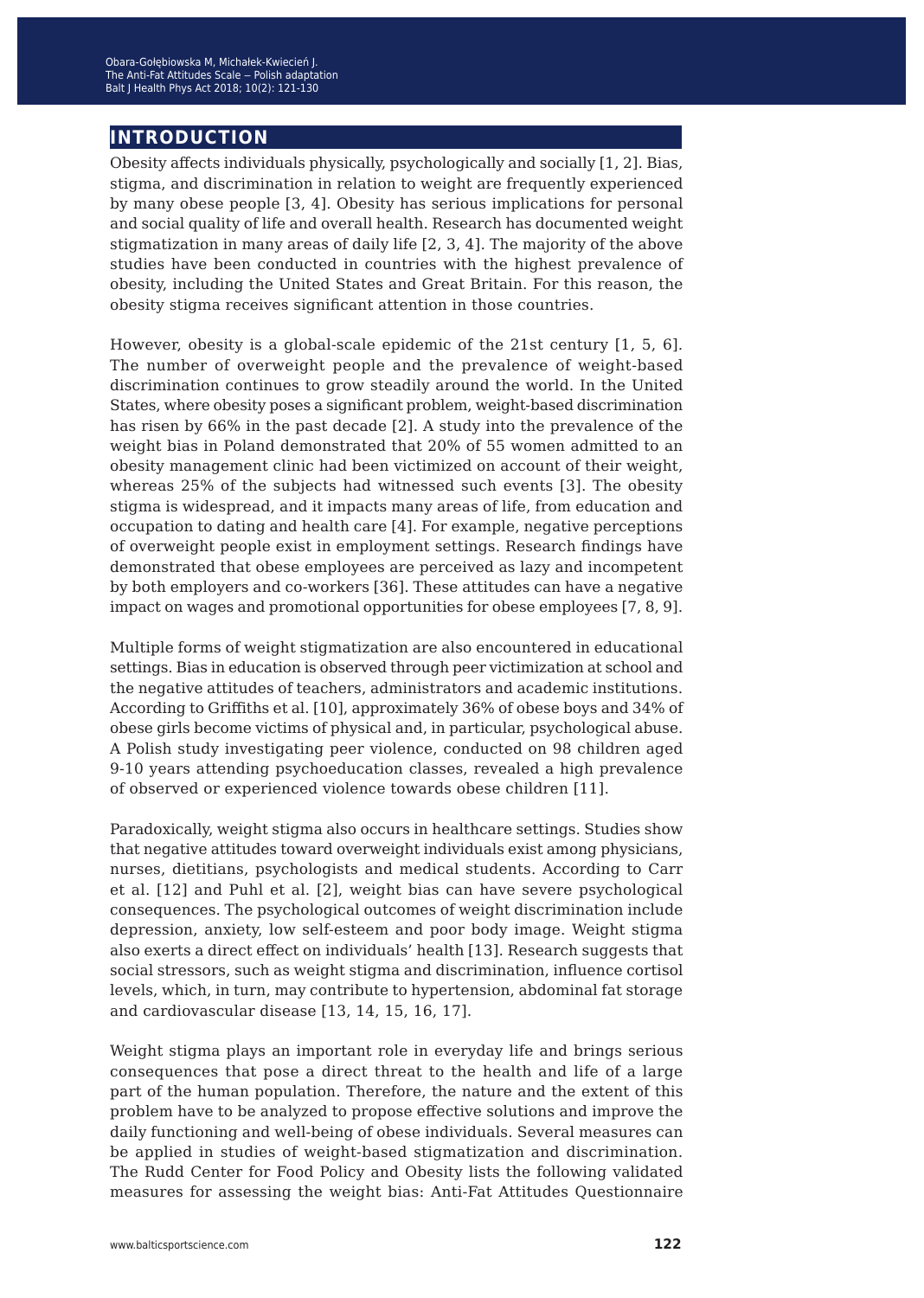(AFA) [18], Anti-Fat Attitudes Scale (AFAS) [19], Anti-Fat Attitudes Test (AFAT) [20], Attitudes Toward Obese Persons Scale (ATOP) [21], Beliefs About Obese Persons Scale (BAOP) [22], Fat Phobia Scale-short form, and the Universal Measure of Bias-Fat Scale (UMB-FAT) [23]. The above measures may be used for self-assessment or in group training sessions to initiate discussions about weight bias in clinical practice. Unfortunately, none of them has been adapted for Polish respondents.

We decided to include the Anti-Fat Attitudes Scale (AFAS) in our study. The AFAS by Morrison and O'Connor [19] contains 5 items that measure negative attitudes toward overweight individuals. The answers are evaluated on a 5-point Likert-type scale with responses ranging from 1 (strongly disagree) to 5 (strongly agree). Higher scores denote stronger endorsement of anti-fat attitudes. The results of the studies revealed that the scale had satisfactory internal consistency: Alpha values ranged from .70 to .80, which satisfies the requirements of the construct validity. The AFAS scores were positively correlated with, among others, authoritarianism, homonegativity and political conservatism. Furthermore, overweight participants obtained lower scores on the AFAS than individuals who were thin or in the normal weight range. The factor structure of the AFAS was unidimensional. We decided to validate the Anti-Fat Attitudes Scale (AFAS) because it is a psychometrically robust measure of anti-fat attitudes. It contains a small number of questions, which is an additional advantage. The AFAS is easy to use, and it can be applied as the only research tool or with other questionnaires. This is particularly useful in research investigating the determinants of prejudice against obese people. Lengthy and laborious questionnaires may cause the respondents to become tired and distracted, which, in turn, could distort the answers. Therefore, the small number of accurate diagnostic questions in the questionnaire could have a positive effect on the conducted study [24]. To the best of our knowledge, this is the first published study attempting to validate the original Canadian Anti-Fat Attitudes Scale. We hope that our findings will provide helpful insights for researchers attempting to validate the AFAS in other languages.

# **study 1**

The aim of the Study 1 was to evaluate the psychometric properties of the Polish version of the Anti-Fat Attitudes Scale (AFAS). We expected that the AFAS would satisfy the requirements of the construct validity and reliability. Criterion-related validity was tested based on the presence of correlations between AFAS and the measures of directivity and political conservatism.

# **material and methods**

#### **participants**

The study was conducted on undergraduate students of the Faculty of Social Sciences of the University of Warmia and Mazury in Olsztyn. The studied population consisted of 237 students ( $M_{\text{age}} = 20.27$ ,  $SD_{\text{age}} = 3.34$ ), 88% of which were female. All participants signed written consent forms, and the study was approved by the Bioethics Committee of the University of Warmia and Mazury in Olsztyn, Poland.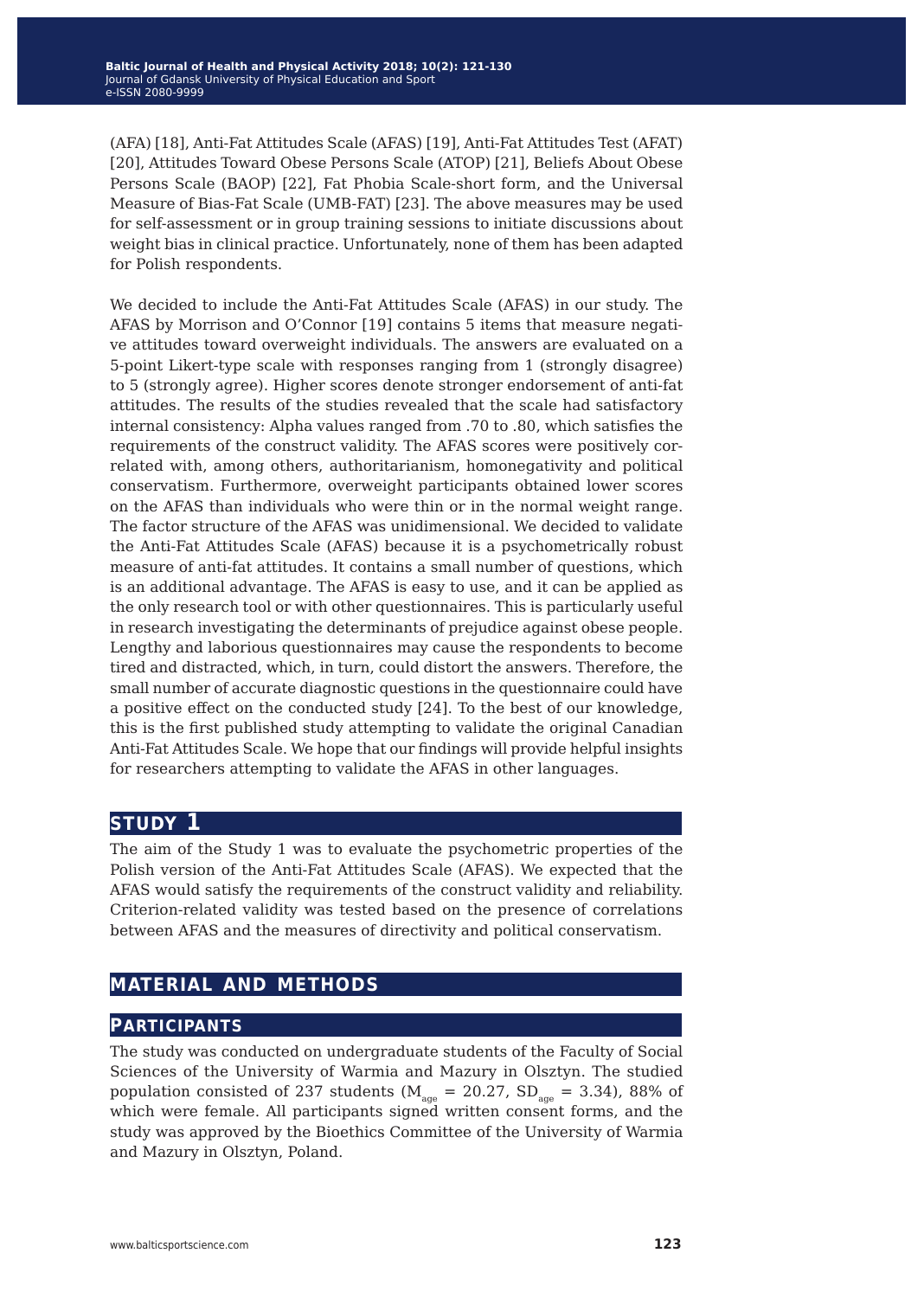# **the procedure of translating the afas**

The scale was translated from English into Polish by three persons acting independently: a sworn translator of English and two psychologists who were holders of Cambridge Certificates of Proficiency in English. Their translations were compared and analyzed to develop a single Polish version of the scale. The scale was then translated from Polish into English by three persons acting independently: one physician and two psychologists who were fluent in English. No significant differences were found.

# **tools for assessing the construct validity of the polish adaptation of the afas**

#### **Polish adaptation of John Ray's Scale of Directivity developed by Brzozowski [25]**

The Scale of Directivity (in the paper abbreviated SoD) measures directivity, which is defined as aggressive domination and authoritarianism [25, 26]. Directivity is a personality trait which leads to aggressive domination and the tendency to impose one's will on others. The SoD was developed for the needs of research on the authoritarian personality. The authoritarian personality has a highly similar theoretical lineage to directivity. The SoD consists of 15 questions. In the current study the Cronbach's alpha coefficient for the scale was 0.77.

In the study by Morisson and O'Connor [19], the AFAS scores were positively correlated with authoritarianism. According to John Ray, directivity is directly related to authoritarianism [27]. With regard to the construct validity, we hypothesized that directivity measured by SoD would also be positively correlated with anti-fat attitudes measured by AFAS.

#### **Polish conservatism scale**

The Polish version of the political conservatism scale was developed solely for the needs of this study. The scale was modeled on the political conservatism scale proposed by Morisson and O'Connor [19]. The respondents evaluated their political conservatism on a 4-point scale: 1 – liberal, 2 – fairly liberal, 3 – fairly conservative, 4 – conservative.

#### **statistical analysis**

Statistical analyses were performed in the SPSS 24 PL program. The factorial validity of the AFAS was tested in exploratory factor analysis (EFA) [28]. The convergent validity of each item was tested based on the values of Pearson's correlation coefficients between each item and the total score. Internal consistency was tested based on the values of Cronbach's alpha coefficient (α), where  $\alpha$  values greater than .70 were considered adequate. Test-retest reliability was assessed using Pearson's correlation coefficient. Criterion-related validity was tested by correlating AFAS scores with constructs theoretically linked to this phenomenon.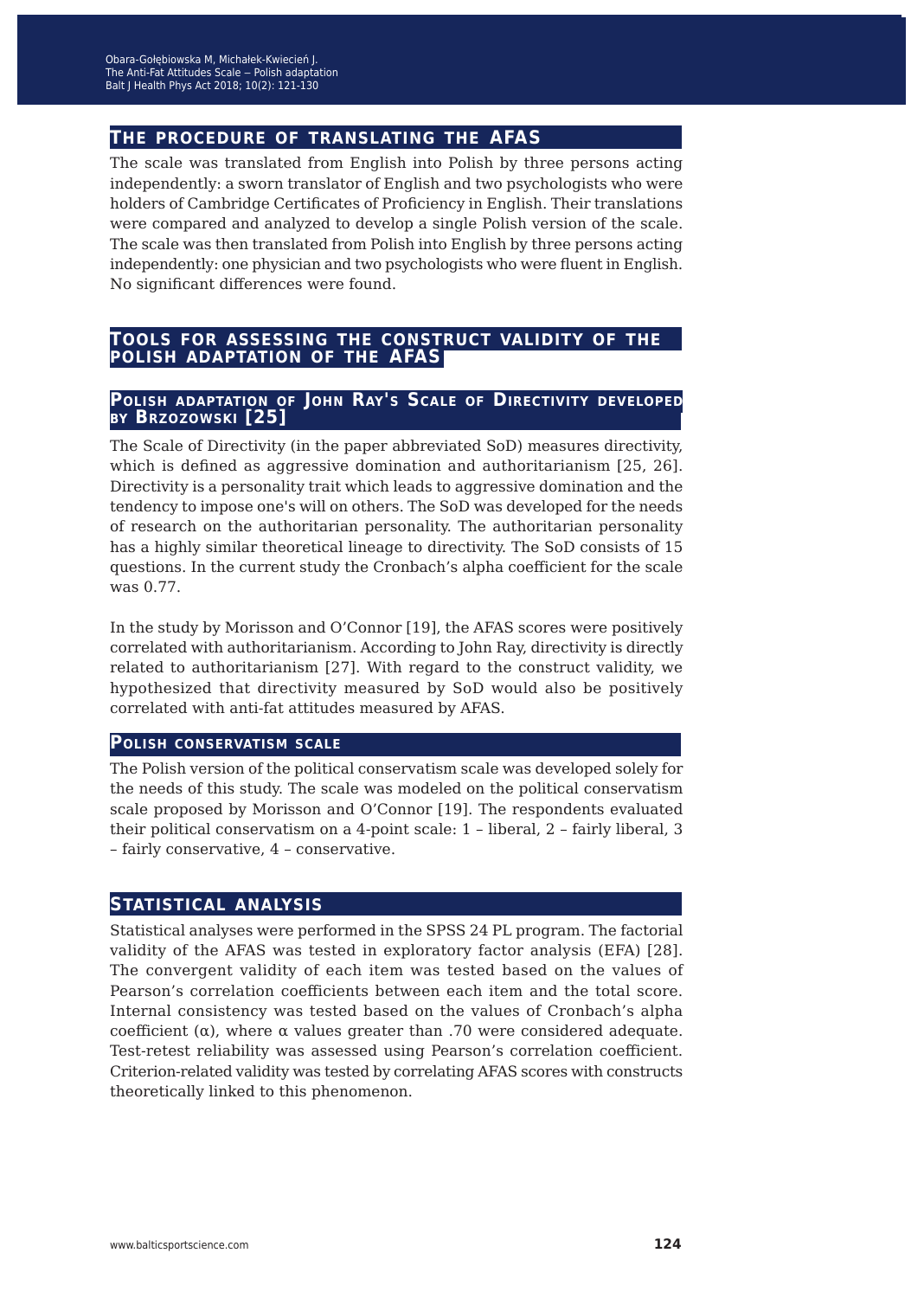# **results**

## **construct validity**

The one-factor model proposed by Morrison and O'Connor [19] was tested in exploratory factor analysis (EFA). The one-factor structure was confirmed. One factor explained 60.23% of the variance. The Kaiser-Meyer-Olkin measure reached .836 and exceed the suggested value of .60. Moreover, the result of Bartlett's test of sphericity was significant, and it confirmed that the matrix of correlation coefficients was arranged in one factor ( $\chi^2$  = 421.68, *p* < .001). All factor loadings were above .70 (Table 1).

| AFAS item | Factor loading |
|-----------|----------------|
| Item 1    | .81            |
| Item 2    | .75            |
| Item 3    | .77            |
| Item 4    | .71            |
| Item 5    | .85            |

**Table 1.** Component factor analysis and factor loadings for the AFAS

The convergent validity of each item was tested based on the values of the Pearson's correlation coefficient between each item and the total score, which was computed without the corresponding item. Convergent validity was considered satisfactory if the correlation coefficient was higher than .40. In the current study, the correlation coefficients ranged between .56 and .73, and all correlations were statistically significant (*p* < .001).

#### **reliability**

Cronbach's alpha was determined at 0.83, which indicates a satisfactory level of internal consistency for the 5 questions in the AFAS questionnaire. Moreover, test-retest reliability was assessed based on the values of the correlation coefficient 4 weeks later in a group of 197 participants. The results confirmed the satisfactory stability of the AFAS  $(r = .89, p < .001)$ .

#### **criterion validity**

Criterion-related validity was tested by correlating AFAS scores with constructs theoretically linked to this phenomenon: directivity and political conservatism. Anti-fat attitudes were positively correlated with authoritarianism (*r* = .25, *p* < .001) and political conservatism (*r* = .32, *p* < .001).

**Table 1.** The Polish version of AFAS with English translation

| Proszę określić, jak bardzo zgadzasz się lub nie zgadzasz z każdym z następujących stwierdzeń/Please define to what extent you agree |
|--------------------------------------------------------------------------------------------------------------------------------------|
| (disagree) with the statements below:                                                                                                |
| ALLI LAPATH I I I AR ALLI PANI I INDIA TAILLE I I I                                                                                  |

Skala/ scale 1-5: 1. Zdecydowanie się nie zgadzam/Definitely I disagree; 2. Nie zgadzam się/ I disagree; 3. Ani się nie zgadzam ani zgadzam/ Neither I agree, nor disagree; 4. Zgadzam się/ I agree; 5. Zdecydowanie się zgadzam/ Definitely I agree

| No. | Skala Negatywnych Postaw Wobec Osób Otyłych<br>(SNPWOO)               | Anti-fat Attitudes Scale (AFAS)                                         |
|-----|-----------------------------------------------------------------------|-------------------------------------------------------------------------|
|     | Osoby otyłe są mniej atrakcyjne fizycznie niż osoby szczupłe          | Fat people are less sexually attractive                                 |
|     | Nigdy nie umówiłbym się/nie umówiłabym się na randkę<br>z osoba otyła | would never date a fat person                                           |
| 3   | Osoby otyłe są na ogół bardziej leniwe niż osoby szczupłe             | On average, fat people are lazier than thin people                      |
| 4   | Osoby otyłe mogą winić wyłącznie siebie za swoją wagę                 | Fat people only have themselves to blame for their<br>weight            |
| 5   | Osoba otyła w kostiumie kapielowym na plaży wygląda<br>odrażająco     | It is disgusting when a fat person wears a bathing<br>suit at the beach |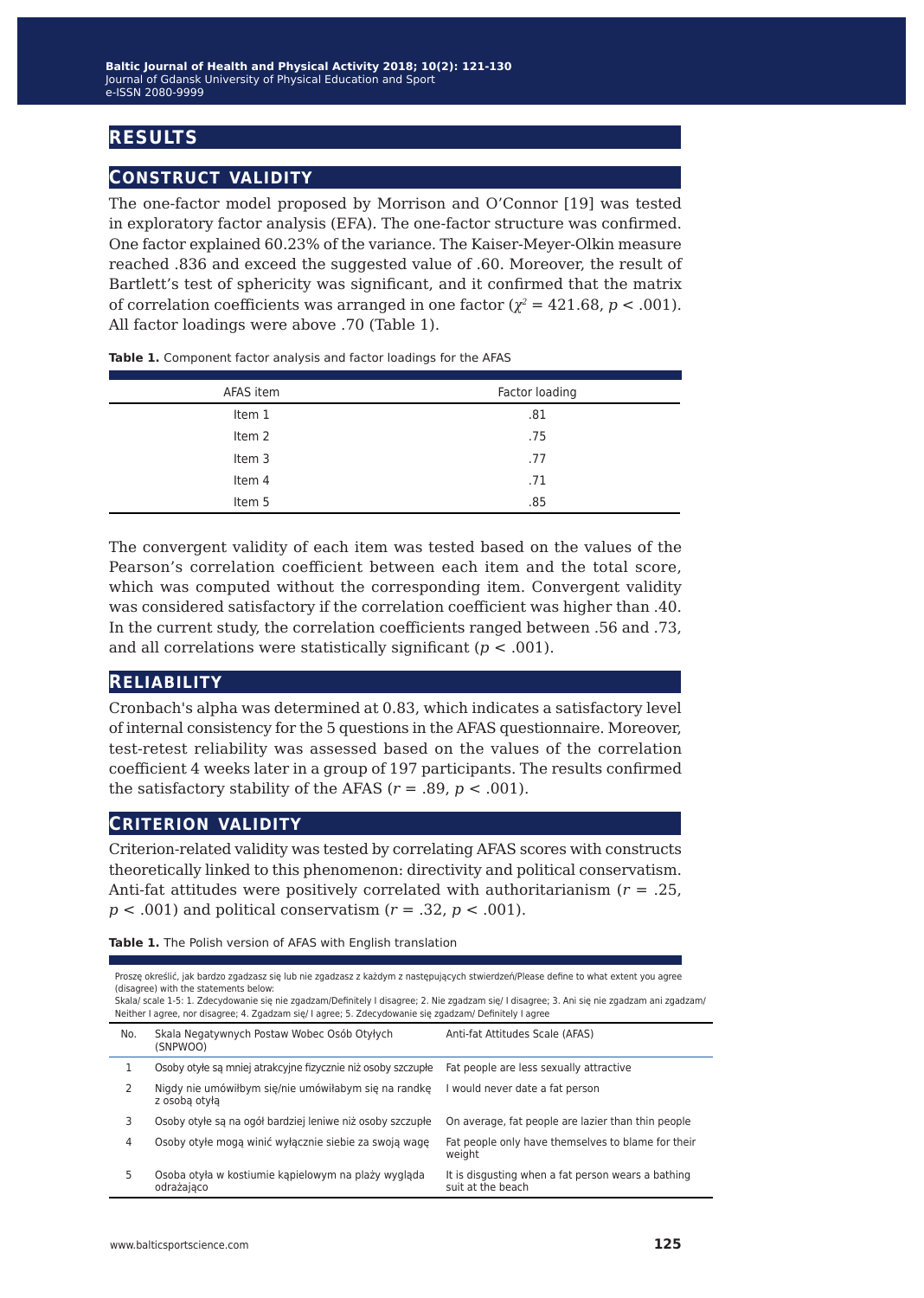# **study 2**

After construct validation, the one-factor structure of the Polish version of the AFAS was confirmed in the second study. Moreover, criterion-related validity was tested by correlating AFAS scores with homonegativity. To investigate the construct validity of the original version of the AFAS, Morisson and O'Connor hypothesized that an endorsement of anti-fat attitudes was positively correlated with homonegativity [17, 19]. Their hypotheses were confirmed. The correlations between anti-fat and homonegativity were .37 (*p* < .001) [19]. Based on the results reported by Morisson and O'Connor [19], we expected that negative attitudes toward overweight individuals would also be positively correlated with greater homonegativity.

# **material and methods**

#### **participants**

The sample consisted of 250 (88.5% female) undergraduate students of the University of Warmia and Mazury in Olsztyn ( $M_{\text{age}} = 21.50$ ,  $SD_{\text{age}} = 2.53$ ). The participants were informed about the general purpose of the study and signed written consent forms.

#### **measures**

The sample consisted of 250 (88.5% female) undergraduate students of the University of Warmia and Mazury in Olsztyn ( $M_{\text{age}} = 21.50$ ,  $SD_{\text{age}} = 2.53$ ). The participants were informed about the general purpose of the study and signed written consent forms.

#### **Afas**

Negative attitudes towards overweight individuals were assessed with the previously described Polish version of the AFAS by Morrison and O'Connor [19]. The Cronbach's alpha was determined at 0.97.

#### **Homonegativity scale in the Polish Prejudice Survey 2 [29, 30]**

The questionnaire consisted of 9 items. Three questions concerned the perceived threat from homosexuality. The following six questions referred to conventional and modern manifestations of homophobia [31]. Conventional manifestations of homophobia involve hostile attitudes towards homosexuals that emanate from moral and religious beliefs about homosexuality. In turn, modern manifestations of homophobia, hostile attitudes towards the gay and lesbian community stem from the belief that their political demands are not justified, that homosexual persons are not discriminated against in society, and that they are reluctant to assimilate to the heterosexual majority [31]. The Cronbach's alpha for each subscale was .95.

## **statistical analysis**

Confirmatory factor analysis (CFA) with generalized least-squares estimation was performed in the SEPATH module of STATISTICA software version 13.1 PL to evaluate the fit of the data to the one-factor model [32, 33]. Criterion-related validity was assessed based on the values of Pearson's correlation coefficients.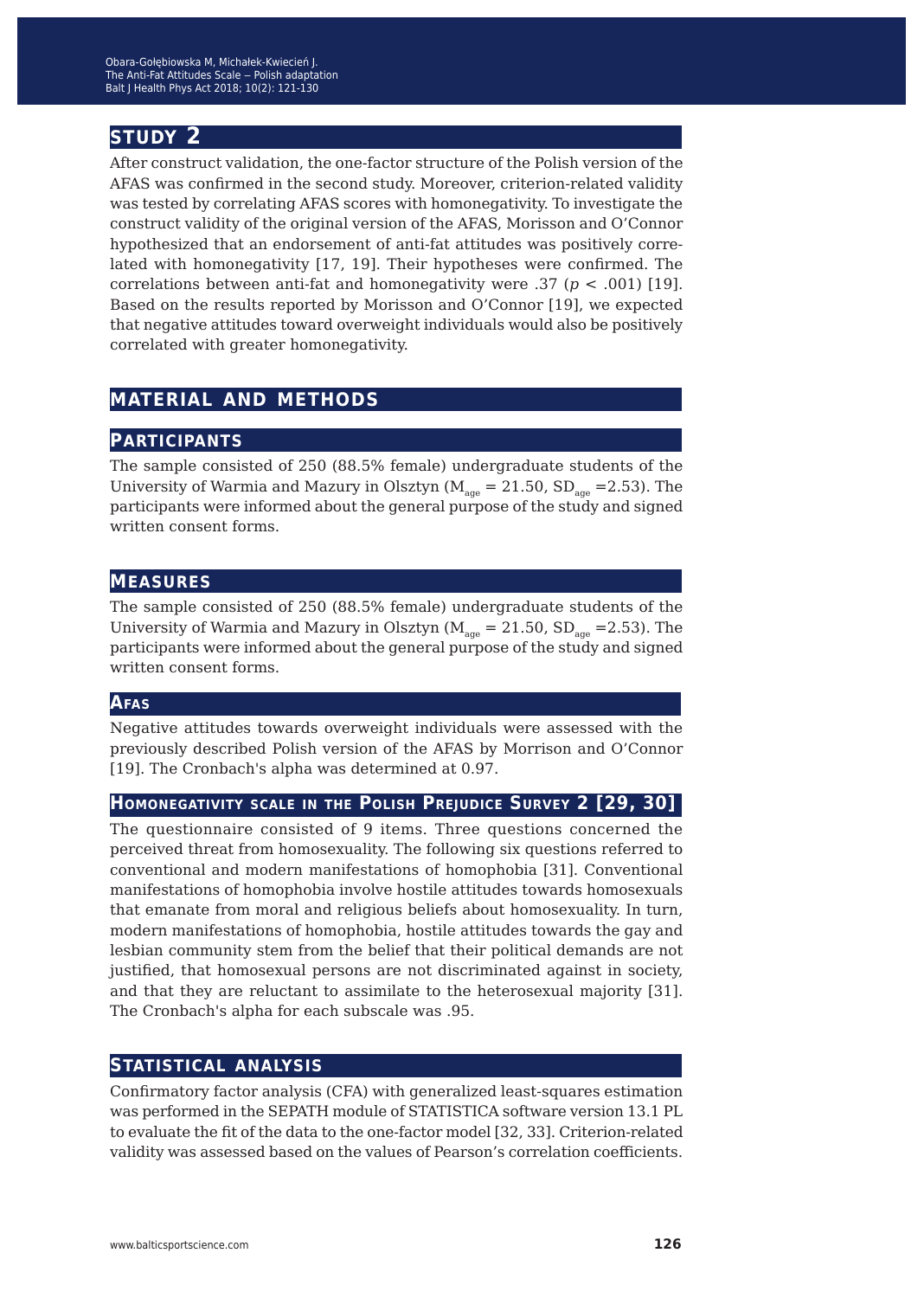# **results**

Confirmatory factor analysis (CFA) was used to test the factorial validity of the Polish version of the AFAS. The following fit indices were examined to determine the extent to which the model fits the data: *χ<sup>2</sup>*, goodness of fit index (GFI), adjusted goodness of fit index (AGFI), and root mean square error of approximation (RMSEA) [33]. The model fits the data well when GFI> 0.95, AGFI > 0.95, RMSEA  $\leq$  0.06 [33, 34]; however, according to some authors [35, 36], RMSEA close to .80 is acceptable. Thus, the one-factor model met the acceptable fit indices ( $\chi^2$  = 11.086, df = 5, p = .05, GFI = .98; AGFI = .95, RMSEA = .07). All factor loadings were above .80 (Fig. 1).



**Fig. 1.** Factorial structure of the AFAS

As expected, the correlations between anti-fat attitudes and homonegativity were significant. AFAS scores were significantly correlated with the perceived threat from homosexuality (*r* = .95, *p* < .001), conventional manifestations of homophobia  $(r = .92, p < .001)$ , and modern manifestations of homophobia  $(r = .93, p < .001)$ .

## **general discussion**

The objective of this study was to adapt the AFAS, the Canadian research tool developed by Morrison and O'Connor [19], for the needs of Polish respondents. The results of the validation process demonstrated sufficient internal consistency of the AFAS and significant item-total correlations. Similarly to the original study, the test-retest reliability for the AFAS was high [19].

Exploratory factor analysis (EFA) and confirmatory factor analysis (CFA) validated the results reported by the authors of the AFAS. In the Polish version of the scale, one factor with a sufficient loading level was identified. Criterion validity for AFAS was established with the use of the Scale of Directivity, a measure of homonegativity and political conservatism. In all cases, the correlations between the AFAS and the above scales were consistent with our initial expectations and with the study of Morisson and O'Connor [19]. In our study, the endorsement of anti-fat attitudes measured by AFAS was greater among subjects who scored higher on the Scale of Directivity. This implies that individuals with a more aggressively domineering and authoritarian personality are more likely to harbor negative attitudes towards overweight individuals. Similarly to the original version of the scale, anti-fat attitudes were positively correlated with the Authoritarianism Scale [37].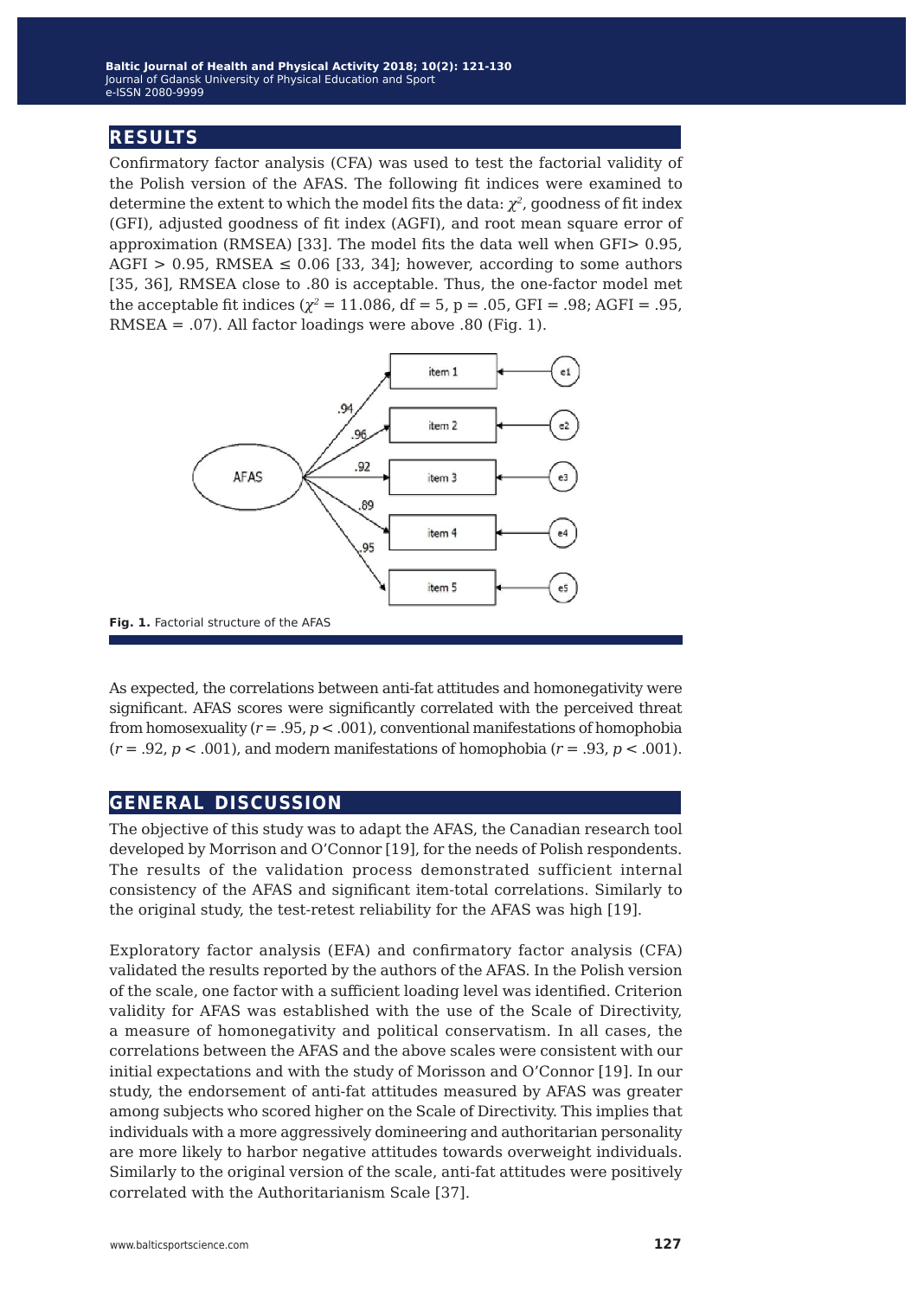In our study, students characterized by negative attitudes toward homosexual individuals (measurement of homonegativity) also harbored negative attitudes towards overweight individuals. The above observation is also consistent with the results reported by Morisson and O'Connor [19]. In their study, AFAS scores were positively correlated with the Homonegativity Scale. Our study also revealed that political conservatism was related with anti-fat attitudes. Similar observations were made by Morisson and O'Connor [19].

The discussed attempt to validate the Polish version of the Anti-Fat Attitudes Scale is part of a research project investigating the determinants of anti-fat attitudes in Poland. The Polish version of the AFAS paves the way for further research into prejudice against obese people. We believe that our findings will have practical implications for the eradication of anti-fat biases. In the future, the developed tool will be used to verify the effectiveness of specific anti-bias strategies.

#### **limitations**

This study has certain limitations which could influence further research. Future studies could be improved by including a higher proportion of male respondents in the surveyed population. Research indicates that males are more prejudiced against obese individuals than females [38, 39, 40]. Greater variation in age and body mass could also contribute interesting information. According to research, overweight people tend to internalize negative stereotypes of obesity and demonstrate considerable anti-fat biases [41, 42].

#### **conclusions**

The results of this study demonstrate that the Polish version of the AFAS is a reliable and valid diagnostic tool which can be used to measure negative attitudes towards overweight individuals. Future research is needed to determine personality traits that contribute most anti-fat biases. The effectiveness of practical interventions aiming to reduce anti-fat biases in society should also be examined. The critical components of such interventions should be identified to implement programs that effectively target populations with known biases against obesity.

#### **references**

- [1] Imes C, Burke LE. Health and Community Systems, University of Pittsburgh School of Nursing, Pittsburgh, PA 15261. The Obesity Epidemic: The United States as a Cautionary Tale for the Rest of the World. Curr Epidemiol Rep. 2014;1(2):82-88. <https://doi.org/10.1007/s40471-014-0012-6>
- [2] Ciciurkaite G, Perry BL. Body weight, perceived weight stigma and mental health among women at the intersection of race/ethnicity and socioeconomic status: insights from the modified labelling approach. Sociol Health Illness. 2018;40(1):18-37.<https://doi.org/10.1111/1467-9566.12619>
- [3] Puhl RM, Andreyeva T, Brownell KD. Perceptions of weight discrimination: prevalence and comparison to race and gender discrimination in America. Int J Obesity. 2008;32:992-1000. <https://doi.org/10.1038/ijo.2008.22>
- [4] Puhl RM, Heuer CA. The stigma of obesity: A review and update. Obesity. 2009;17:941-964. <https://doi.org/10.1038/oby.2008.636>
- [5] The problem of the excess weight and obesity in Poland amongst adults epidemiological data - according to the report GUS. [http://www.gis.gov.pl/ckfinder/userfiles/files/Nadwaga%20i%20](https://doi.org/10.1038/oby.2008.636) [oty%C5%82o%C5%9B%C4%87%20doro%C5%9Bli%20 dane.pdf \[](https://doi.org/10.1038/oby.2008.636)Accessed on 10 March, 2018].
- [6] Kulaga Z, Litwin M, Tkaczyk M, et al. The height-, weight-, and BMI-for-age of Polish schoolaged children and adolescents relative to international and local growth references. BMC Public Health. 2010;10:109-120. <https://doi.org/10.1186/1471-2458-10-109>
- [7] Baum CL, Ford WF. The wage effects of obesity: a longitudinal study. Health Econ. 2004;13:885- 899.<https://doi.org/10.1002/hec.881>
- [8] Cawley J. The impact of obesity on wages. J Hum Resour. 2004;39:451-474.<https://doi.org/10.2307/3559022>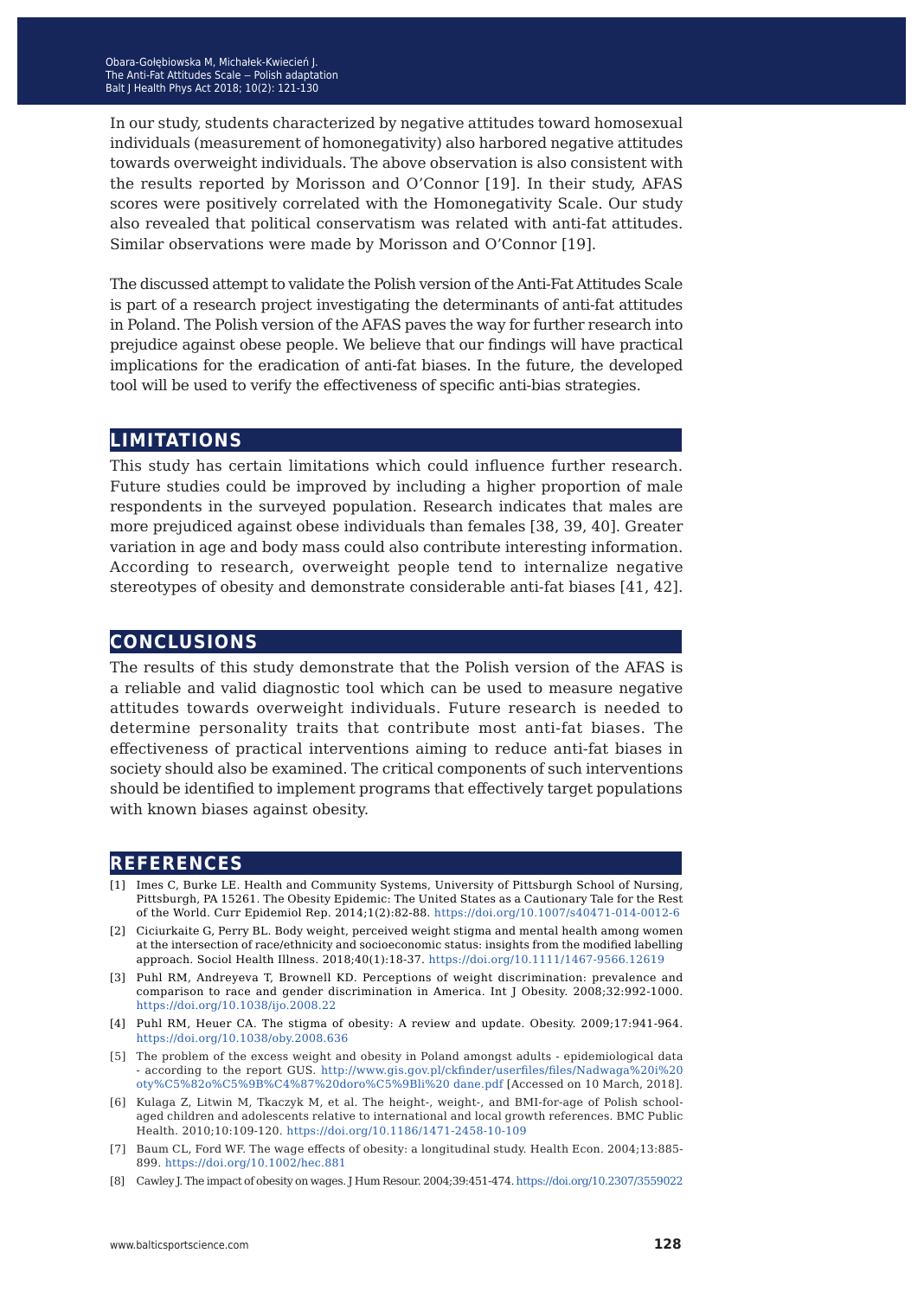- [9] Obara-Gołębiowska M. Employment discrimination against obese women in obesity clinic's patients perspective, Rocz Panstw Zakl Hig. 2016;67(2):147-153.
- [10] Griffin AW. Women and weight-based employment discrimination. Cardozo J Law Gender. 2007;13: 631-656.
- [11] Obara-Gołębiowska M. Attempt to counteract stigmatization of obese persons. Effect of psychoeducation on the level of bias against obese persons, Nutr Obes Metab Surg. 2016;2(1): 21-23. <https://doi.org/10.5114/noms.2016.62638>
- [12] Carr D, Friedman MA, Jaffe K. Understanding the relationship between obesity and positive and negative affect. The role of psychosocial mechanisms. Body Image. 2007;4:241-260. [https://doi.](https://doi.org/10.1016/j.bodyim.2007.02.004) [org/10.1016/j.bodyim.2007.02.004](https://doi.org/10.1016/j.bodyim.2007.02.004)
- [13] Dickerson SS, Gruenewald TL, Kemeny ME. When the social self is threatened. Shame, physiology, and health. J Pers. 2004;72:1191-1216. <https://doi.org/10.1111/j.1467-6494.2004.00295.x>
- [14] Muennig P. The body politic: The relationship between stigma and obesity-associated disease. BMC Public Health. 2008;8:128.<https://doi.org/10.1186/1471-2458-8-128>
- [15] Tomiyama AJ. Weight stigma is stressful. A review of evidence for the Cyclic Obesity/ Weight-Based Stigma model. Appetite. 2014;82:8-15. <https://doi.org/10.1016/j.appet.2014.06.108>
- [16] Tomiyama AJ, Epel ES, McClatchey TM et al. Associations of weight stigma with cortisol and oxidative stress independent of adiposity. Health Psychol. 2014;33:862-867. [https://doi.](https://doi.org/10.1037/hea0000107) [org/10.1037/hea0000107](https://doi.org/10.1037/hea0000107)
- [17] Schvey NA, Puhl RM, Brownell KD. The stress of stigma: Exploring the effect of weight stigma on cortisol reactivity. Psychosom Med. 2014;76:156-162.<https://doi.org/10.1097/PSY.0000000000000031>
- [18] Crandall CS. Prejudice against fat people: Ideology and self-interest. J Pers Soc Psychol. 1994;66: 882-894.<https://doi.org/10.1037//0022-3514.66.5.882>
- [19] Morrison TG, O'Connor WE. Psychometric properties of a scale measuring negative attitudes toward overweight individuals. J Soc Psychol. 1999;139:436-445.<https://doi.org/10.1080/00224549909598403>
- [20] Lewis RJ, Cash TF, Jacobi L, Bubb-Lewis C. Prejudice toward fat people: The development and validation of the Anti-fat Attitudes Test. Obes Res. 1997;5:297-307. [https://doi.org/10.1002/j.1550-8528.1997.](https://doi.org/10.1002/j.1550-8528.1997.tb00555.x) [tb00555.x](https://doi.org/10.1002/j.1550-8528.1997.tb00555.x)
- [21] Allison DB, Basile VC, Yuker HE. The measurement of attitudes toward and beliefs about obese persons. Int J Eat Disorder. 1991;10:599-607.
- [22] Bacon JG, Scheltema KE, Robinson BE. Fat Phobia Scale revisited: The short form. Int J Obesity. 2001;25:252-257.<https://doi.org/10.1038/sj.ijo.0801537>
- [23] Latner JD, O'Brien KS, Durso LE, Brinkman LA, MacDonald T. Weighing obesity stigma: The relative strength of different forms of bias. Int J Obesity 2008;32(7):1145-1152. [https://doi.org/10.1038/](https://doi.org/10.1038/ijo.2008.53) [ijo.2008.53](https://doi.org/10.1038/ijo.2008.53)
- [24] Pearl RL, Puhl RM. Measuring internalized weight attitudes across body weight categories: Validation of the Modified Weight Bias Internalization Scale. Body Image. 2014;11(1):89-92. [https://doi.](https://doi.org/10.1037/t38571-000) [org/10.1037/t38571-000](https://doi.org/10.1037/t38571-000)
- [25] Brzeziński J. Metodologia badań psychologicznych [Methodology of psychological research] Warszawa: PWN Wydawnictwo Naukowe; 2003. Polish.
- [26] Brzozowski P. Skala Dyrektywności Johna J. Raya: podręcznik [Directivity Scale of John J. Ray: manual]. Pracownia Testów Psychologicznych Polskiego Towarzystwa Psychologicznego; 1997. Polish.
- [27] Ray JJ. Directiveness and authoritarianism: A rejoinder to Duckitt. South Afr J Psychol. 1984;14(64). <https://doi.org/10.1177/008124638401400208>
- [28] Ray JJ, Lovejoy FH. An improved Directiveness scale. Aus J Psychol. 1988;40:299-302. [https://doi.](https://doi.org/10.1080/00049538808260050) [org/10.1080/00049538808260050](https://doi.org/10.1080/00049538808260050)
- [29] Fabrigar LR, Wegener DT, MacCallum RC, Strahan EJ. Evaluating the use of exploratory factor analysis in psychological research. Psychol Method. 1999;4:272-299. [https://doi.org/10.1037/1082-](https://doi.org/10.1037/1082-989X.4.3.272) [989X.4.3.272](https://doi.org/10.1037/1082-989X.4.3.272)
- [30] Morrison MA, Morrison TG. Development and validation of a scale measuring modern prejudice toward gay men and lesbian women. J Homosexual. 2003;43(2):15-37. [https://doi.org/10.1300/J082v43n02\\_02](https://doi.org/10.1300/J082v43n02_02)
- [31] The Polish Prejudice Survey 2. [http://cbu.psychologia.pl/uploads/f\\_winiewski/PPS2%20raporty/](http://cbu.psychologia.pl/uploads/f_winiewski/PPS2%20raporty/Postawy%20wobec%20os%C3%B3b%20homoseksualnych%20PG%20MM%20ST%20poprawiony.pdf) [Postawy%20wobec%20os%C3%B3b%20homoseksualnych%20PG%20MM%20ST%20poprawiony.](http://cbu.psychologia.pl/uploads/f_winiewski/PPS2%20raporty/Postawy%20wobec%20os%C3%B3b%20homoseksualnych%20PG%20MM%20ST%20poprawiony.pdf) [pdf](http://cbu.psychologia.pl/uploads/f_winiewski/PPS2%20raporty/Postawy%20wobec%20os%C3%B3b%20homoseksualnych%20PG%20MM%20ST%20poprawiony.pdf) (raport Polish Prejudice Survey) [Accessed on 10 June, 2017].
- [32] Morrison TG, McLeod LD, Morrison MA, Anderson D, O'Connor WE. Gender stereotyping, homonegativity and misconceptions about sexually coercive behavior among adolescents. Youth & Society. 1997;28:351-382.<https://doi.org/10.1177/0044118X97028003004>
- [33] Kline RB. Principles and Practice of Structural Equation Modeling. New York, London: The Guilford Press; 2011.
- [34] Sagan A. Model pomiarowy satysfakcji i lojalności [Measurement model of satisfaction and loyalty]. Statsoft Polska; 2003. www.statsoft.pl, [Accessed on 19 March, 2018].
- [35] Marsh HW, Hau KT, Wen Z. In search of golden rules: Comment on hypothesis testing approaches to setting cutoff values for fit indexes and dangers in overgeneralizing Hu & Bentler's (1999) findings. Structural Equation Modeling: A Multidisciplinary Journal. 2004;11:320-341. [https://doi.org/10.1207/](https://doi.org/10.1207/s15328007sem1103_2) [s15328007sem1103\\_2](https://doi.org/10.1207/s15328007sem1103_2)
- [36] Hu L, Bentler PM. Cutoff criteria for fit indexes in covariance structure analysis: Conventional criteria versus new alternatives. Structural Equation Modeling: A Multidisciplinary Journal. 1999;6:1-55. <https://doi.org/10.1080/10705519909540118>
- [37] Matsunaga M. How to factor-analyze your data right: Do's, don'ts, and how-to's. Int J Psychol Res. 2010;3:97-110. <https://doi.org/10.1093/sf/48.4.485>